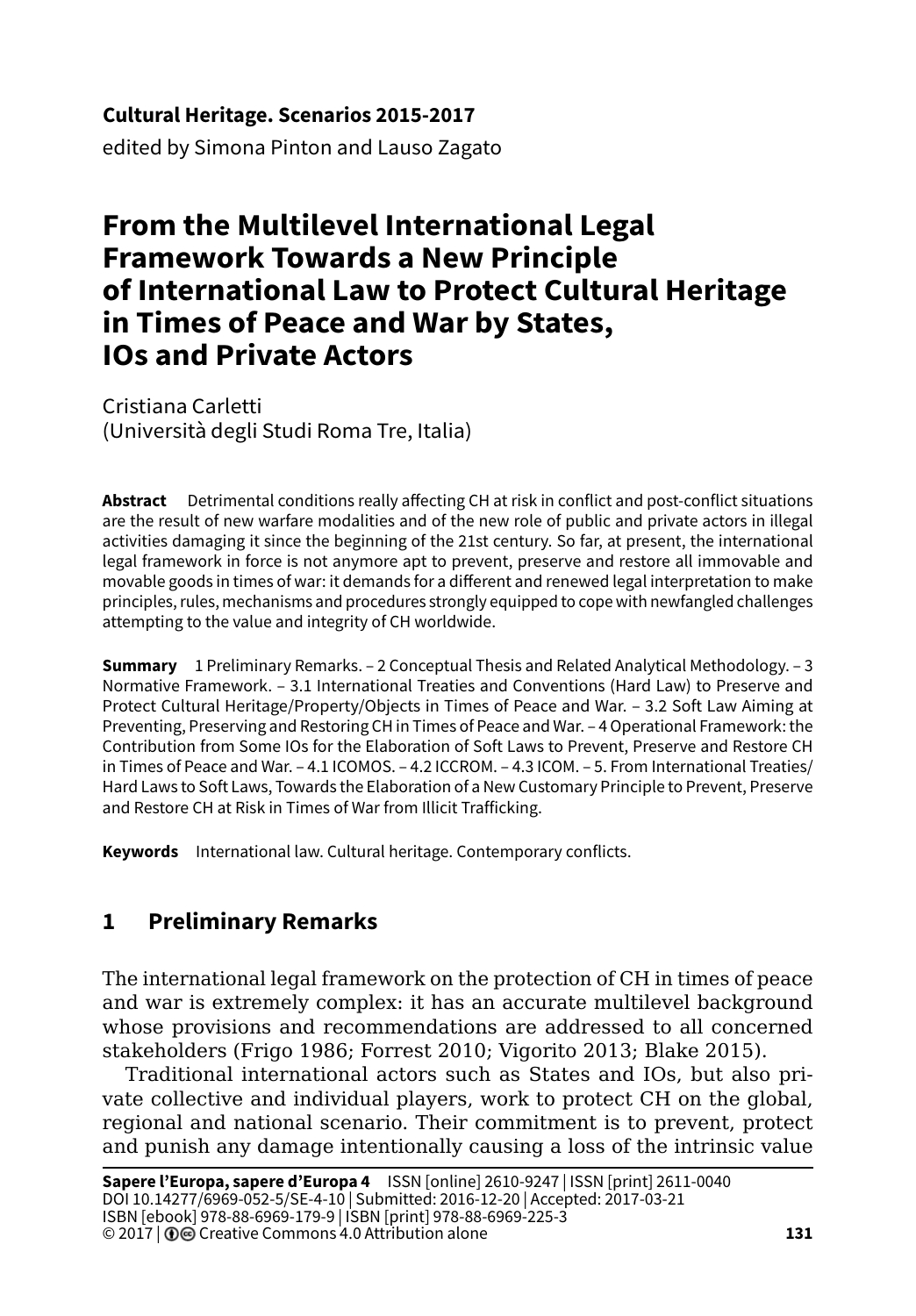of the world CH: this definition encompasses all immovable and movable goods that witness ancient historical, geographical, political, social and cultural roots of populations (Fitz Gibbon 2005; Hoffman 2006).

This commitment could be jointly pursued by the aforementioned stakeholders even if according to different approaches: in line with international binding norms in force and with soft laws by States; in reiterating it with the political support of Member States within and by IOs; involving private entities as legal respondents in relation to a new meaning of the commitment itself based on the attribution of a global common value to CH at large (Prott, O'Keefe 1992; Francioni 2007, 2012, 2013).

Detrimental conditions really affecting CH at risk in conflict and postconflict situations are the result of new warfare modalities and of the new role of public and private actors in illegal activities damaging it since the beginning of the twenty-first century. So far, at present, the international legal framework in force is not anymore apt to prevent, preserve and restore all immovable and movable goods in times of war: it demands for a different and renewed legal interpretation to make principles, rules, mechanisms and procedures strongly equipped to cope with newfangled challenges attempting to the value and integrity of CH worldwide.

#### **2 Conceptual Thesis and Related Analytical Methodology**

The international legal framework in force in matter of prevention, preservation and restoration of the WCH in times of peace and war has been progressively and clearly defined, mainly in the second-post war age. States have contributed by elaborating customary principles, then included in key-conventions and translated into binding provisions (Francioni, Del Vecchio, De Caterini 2000; Ciampi 2014). In compliance with these provisions, States have also promoted the elaboration of soft laws, reiterating the relevance of legal commitments but also extending their legal significance and related implementation, especially with reference to CH at risk in conflicts.

At the same time IOs with technical mandate have cooperated issuing their Member States with new operational mechanisms and instruments. The challenge of actualization of international treaties governing the protection of CH, through their implementation by Contracting Parties, could be considered as a means to promote the elaboration of new customary principles: these address public and private entities, beyond institutional stakeholders, to reinforce the prevention, preservation and restoration of CH at risk.

The multiple nature of actors on the scene as well as the intrinsic tangible and intangible value of CH might support the thesis according to which these new principles are based on the recognition of the global common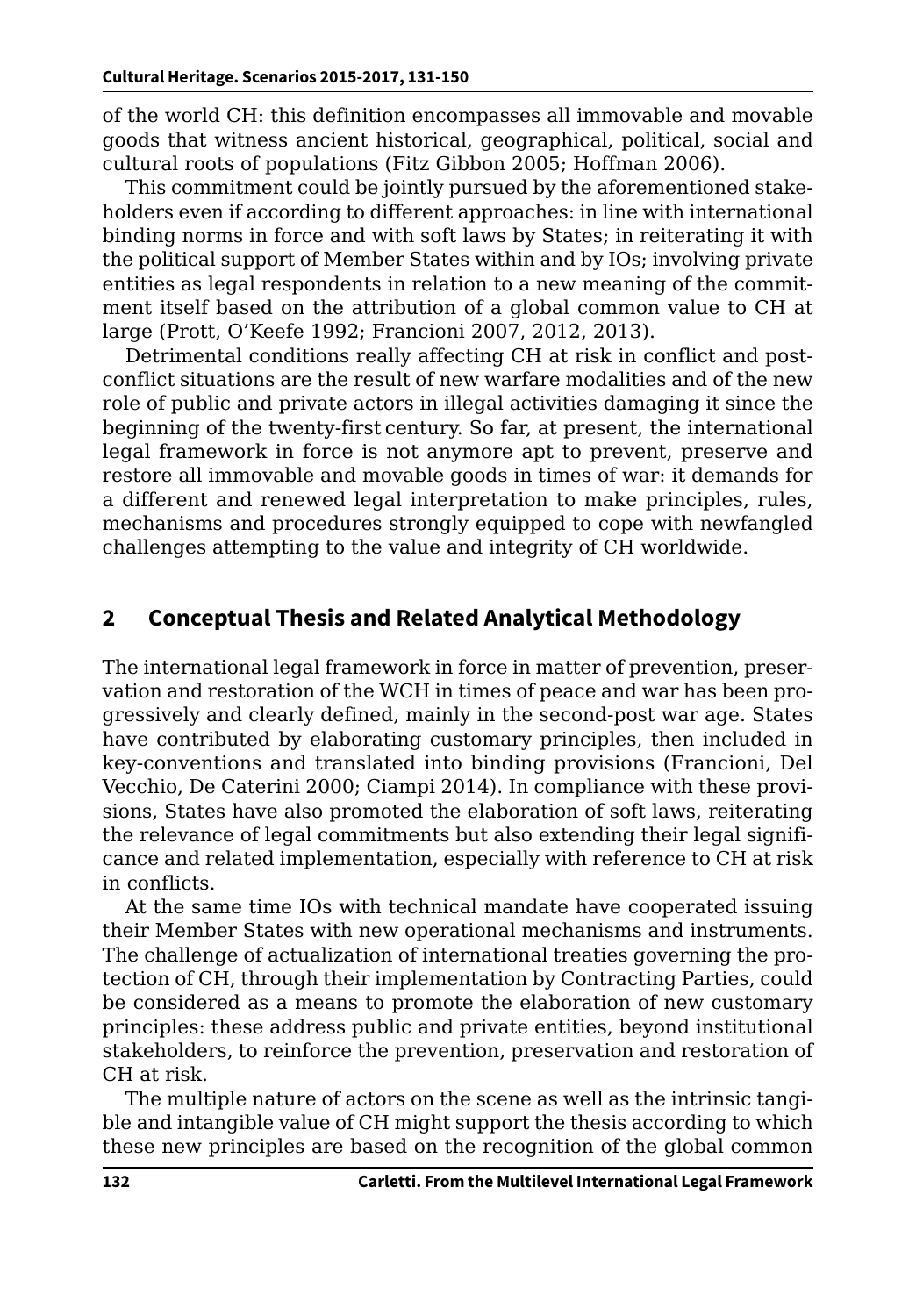domain of cultural resources at large. CH compressed protection could endanger their enjoyment by the members of the international community as a whole, and inappropriate management could not ensure the compliance with international binding norms in force while attempting to their uniqueness.

The analytical intent of the Author is to demonstrate that the legal instruments representing the international CH law and including both hard and soft laws are yet relevant but could be reinforced through the elaboration and adoption of new customary principles: the recognition of CH as a global common is at the core of the investigation concerning several examples of rules to be viewed in a new perspective under a mixed public and private global governance.

### **3 Normative Framework**

3.1 International Treaties and Conventions (Hard Law) to Preserve and Protect Cultural Heritage/Property/Objects in Times of Peace and War

The international legal framework in force embraces both general norms and principles as well as some *lex specialis* regimes covering both hard and soft laws: as for hard laws (O'Keefe, Prott 2011), they deserve a targeted analysis aimed at focusing on the root causes which put CH in danger (Litton 2011). In this analysis the compliance of Contracting Parties in terms of prevention, preservation and restoration of CH at risk in times of peace and war (Panzera 1993; Chamberlain 2004; R. O'Keefe 2006; Benvenuti, Sapienza 2007; Gerstenblith 2009; Lambert, Rockwell 2010; Lijnzaad 2012; Viejo-Rose, Stig Sørenson 2015) needs to be investigated to confirm their legal commitment to ensure the full implementation of binding norms at stake. This is a plain precondition for the ongoing global action to protect the uniqueness of the international cultural property (Siehr 2012) represented by tangible, movable and immovable property for every people, irrespective of origin and ownership.

Several treaties and conventions have been elaborated, adopted and implemented mainly in the post-WWII period in some of the most relevant institutional systems (mainly UNESCO but also the ICRC system): in this wide legal framework, several definitions of CH in danger are included and unambiguous obligations must be undertaken by Contracting Parties.

For example in the *1954 Hague Convention and related Optional Protocols* aimed at protecting CH in danger in times of war cultural property entails a double protection according to peace and conflict (of international and non-international character, art. 19) situations (art. 2). The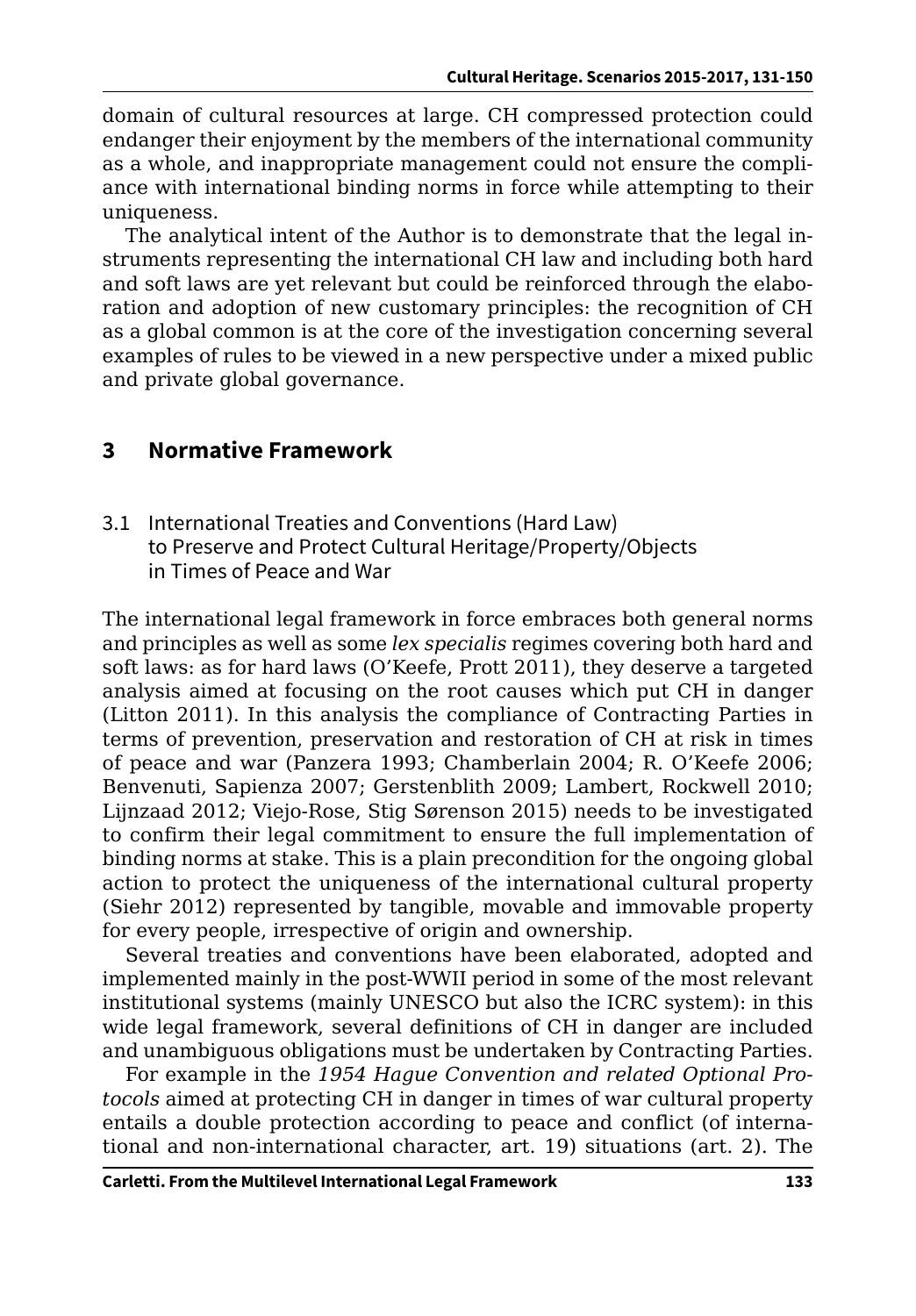High Contracting Parties must safeguard it in times of peace foreseeing the effects of a potential armed conflict (art. 3); they also undertake to respect cultural property

by refraining from any use of the property and its immediate surroundings or of the appliances in use for its protection for purposes which are likely to expose it to destruction or damage in the event of armed conflict; and by refraining from any act of hostility, directed against such property. (art. 4(1))

In such situations, they

further undertake to prohibit, prevent and, if necessary, put a stop to any form of theft, pillage or misappropriation of, and any acts of vandalism directed against, cultural property. They shall refrain from requisitioning movable cultural property situated in the territory of another High Contracting Party. (art. 4(3)) (Carducci 2000)

Moreover, to ensure appropriate safeguarding in times of peace

The High Contracting Parties undertake to introduce into their military regulations or instructions such provisions as may ensure observance of the present Convention, and to foster in the members of their armed forces a spirit of respect for the culture and cultural property of all peoples. The High Contracting Parties undertake to plan or establish in peace-time, within their armed forces, services or specialist personnel whose purpose will be to secure respect for cultural property and to co-operate with the civilian authorities responsible for safeguarding it. (art. 7)

Sometimes specific conditions of conflict should encompass the granting of a special protection of cultural property: in these circumstances, it has to be moved to *ad hoc* refuges or to be placed in *ad hoc* centres; so far it obtains a special immunity status, being marked with a distinctive emblem which covers urgent transfer to secure its integrity (arts. 8-10, 13-14).

As it concerns the violation of the Convention

The Contracting Parties undertake to take, within the framework of their ordinary criminal jurisdiction, all necessary steps to prosecute and impose penal or disciplinary sanctions upon those persons, of whatever nationality, who commit or order to be committed a breach of the present Convention. (art. 28)

Furthermore the adoption of two optional Protocols to 1954 UNESCO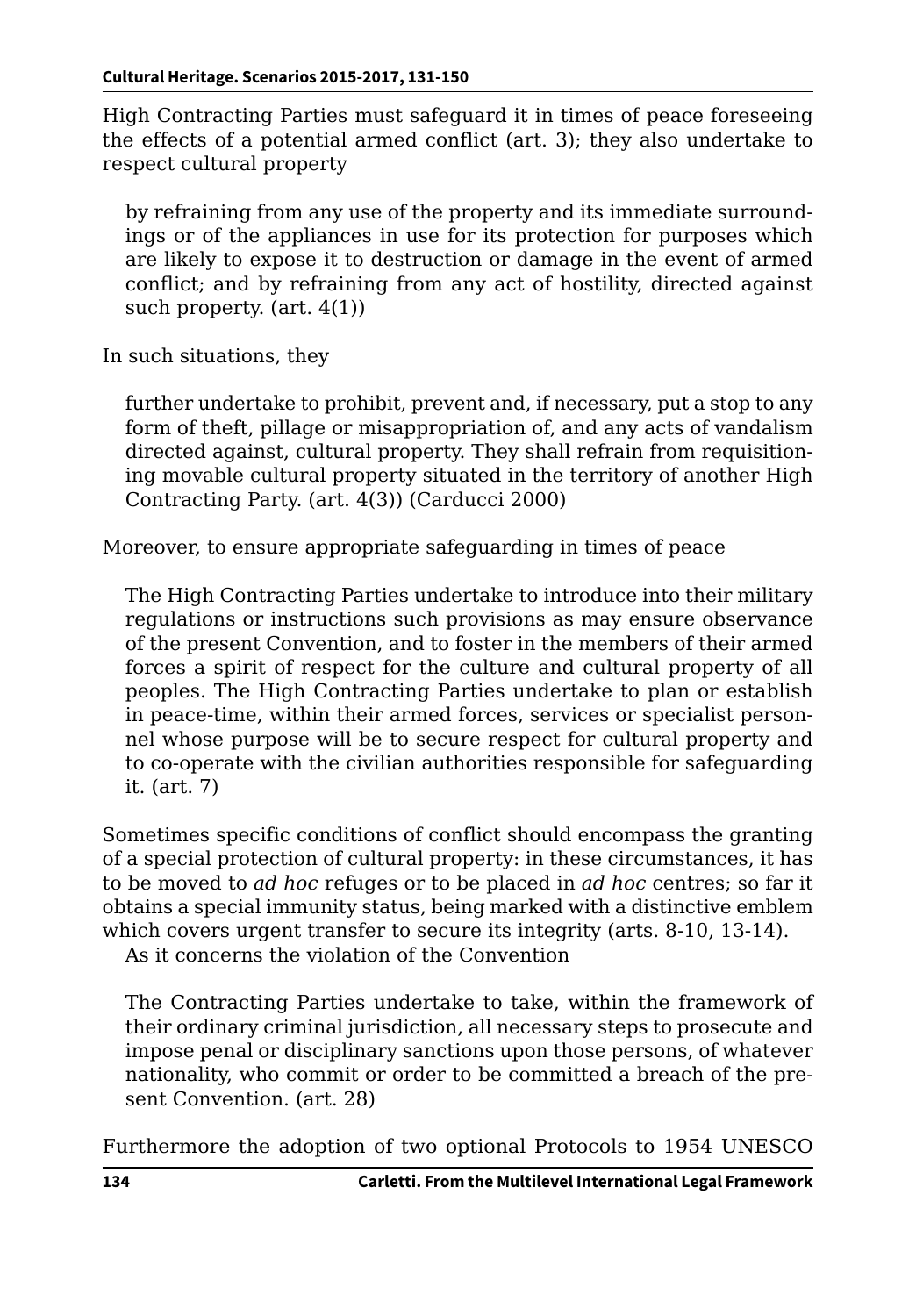Convention has been intended to reinforce this legal background.

The first Protocol envisages a preventive approach to avoid exportation of cultural property from an occupied territory during an armed conflict; it also provides for taking it into custody, for returning it to the Country of origin at the end of hostilities and for giving adequate indemnity to the holders in good faith.

The second Protocol details the preventive approach in times of peace, as shown by relevant measures such as

the preparation of inventories, the planning of emergency measures for protection against fire or structural collapse, the preparation for the removal of movable cultural property or the provision for adequate in situ protection of such property, and the designation of competent authorities responsible for the safeguarding of cultural property. (art. 5)

It also introduces the imperative military necessity clause for protecting cultural property against an act of hostility (art. 6) and the precautionary approach for acting when an alarming conflict is supposed (arts. 7-8).

An ordinary and an enhanced protection of cultural property is also granted to avoid

a. any illicit export, other removal or transfer of ownership of cultural property; b. any archaeological excavation, save where this is strictly required to safeguard, record or preserve cultural property; c. any alteration to, or change of use of, cultural property which is intended to conceal or destroy cultural, historical or scientific evidence. (arts. 9-10)

Finally, the Protocol deserves special attention to the establishment of criminal offences against cultural property in domestic legislations of Parties in order to exercise jurisdiction, prosecution and extradition measures (arts. 15-18). As it regards investigations, criminal or extradition proceedings the greatest measures of mutual legal assistance should be granted by the Parties (art. 19) and completed by other forms of international cooperation and international assistance from UNESCO, in situation of serious violation of the Protocol or in ordinary circumstances respectively (arts. 31-2).

According to the international legal discipline introduced by 1954 UN-ESCO Convention, it is apparent the creation of relevant binding norms, in coherence with former customary principles and post-WWII treaties' provisions. They deal with specific circumstances, including all pre-inpost conflict settings, asking High Contracting Parties to adopt proper measures to be in compliance with legal commitments contained therein.

In a very different perspective affecting CH at risk in times of war UNESCO Member States have promoted the drafting and adoption of the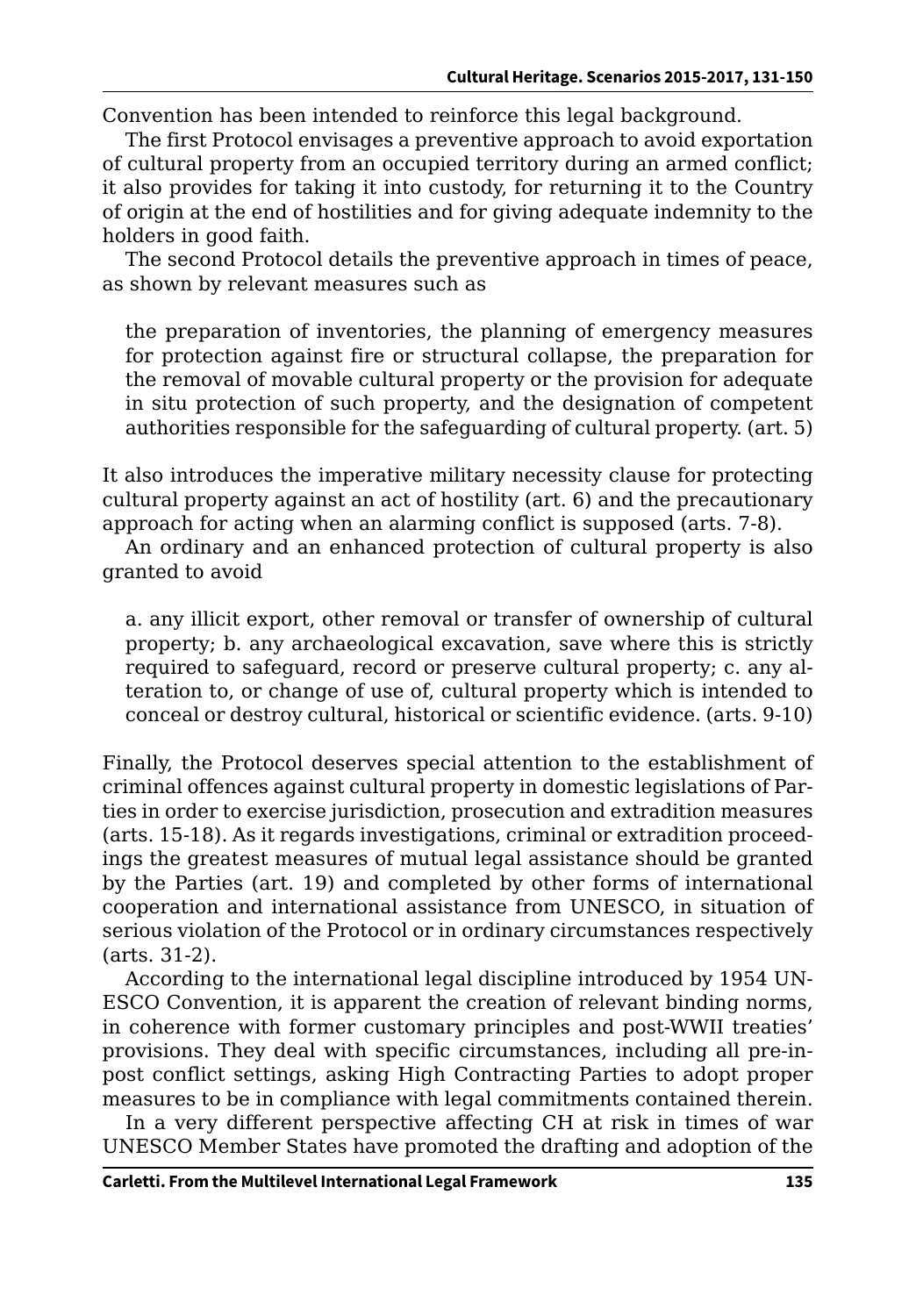*1970 UNESCO Convention* (Francioni, Lenzerini 2008; Scovazzi 2014). Any dangerous factor touching upon the intrinsic value of the WCH is represented by the "illicit import, export and transfer of ownership of cultural property [as] one of the main causes of the impoverishment of the CH of the countries of origin of such property" (art. 2(1)).

By means of the 1970 UNESCO Convention we tackle a further kind of obligation on behalf of Contracting Parties, which translates the domestic obligation to protect the national CHs as enshrined in many Constitutions of UNESCO's Member States. The duty to preserve the cultural property is essentially preventive. In other words Contracting Parties are required

to oppose such practices with the means at their disposal, and particularly by removing their causes, putting a stop to current practices, and by helping to make the necessary reparations. (art. 2(2))

This duty is complemented by other legal commitments undertaken by Contracting Parties such as: the setting-up of national services to countering illicit import, export and transfer of ownership of cultural property; the introduction of an appropriate certificate authorizing the exporting State; a constructive dialogue with museums and antique dealers to prevent and prohibit them from acquiring cultural property originating in another State Party which has been illegally exported.

In this legal context, the concept of 'risk' damaging CH has a partial direct link with any form of hostilities. Only one reference is made to this assumption:

The export and transfer of ownership of cultural property under compulsion arising directly or indirectly from the occupation of a country by a foreign power shall be regarded as illicit. (art. 11)

In addition to the legal commitments undertaken by States as Contracting Parties of the aforementioned international treaties concerning the protection of CH, also international private law has contributed to reinforce the level of compliance to prevent, preserve and protect cultural goods.

The relevant codification promoted by concerned States and other (private) stakeholders resulted into the *1995 Unidroit Convention*, whose provisions are crucial for implementing individual and joint measures and actions to prevent and contrast their illicit trafficking (Carducci 1997; Prott 1989; Bergé 2015).

Even if the robbery of cultural goods occurs in times of peace the 1995 Unidroit Convention could be also applied in relation to situations where hostilities have put at risk or unfortunately destroyed the beauty and the traditional signs and emblems of ancient cultures. In both cases different situations could be legally faced off attempting to the value and integrity of a cultural object.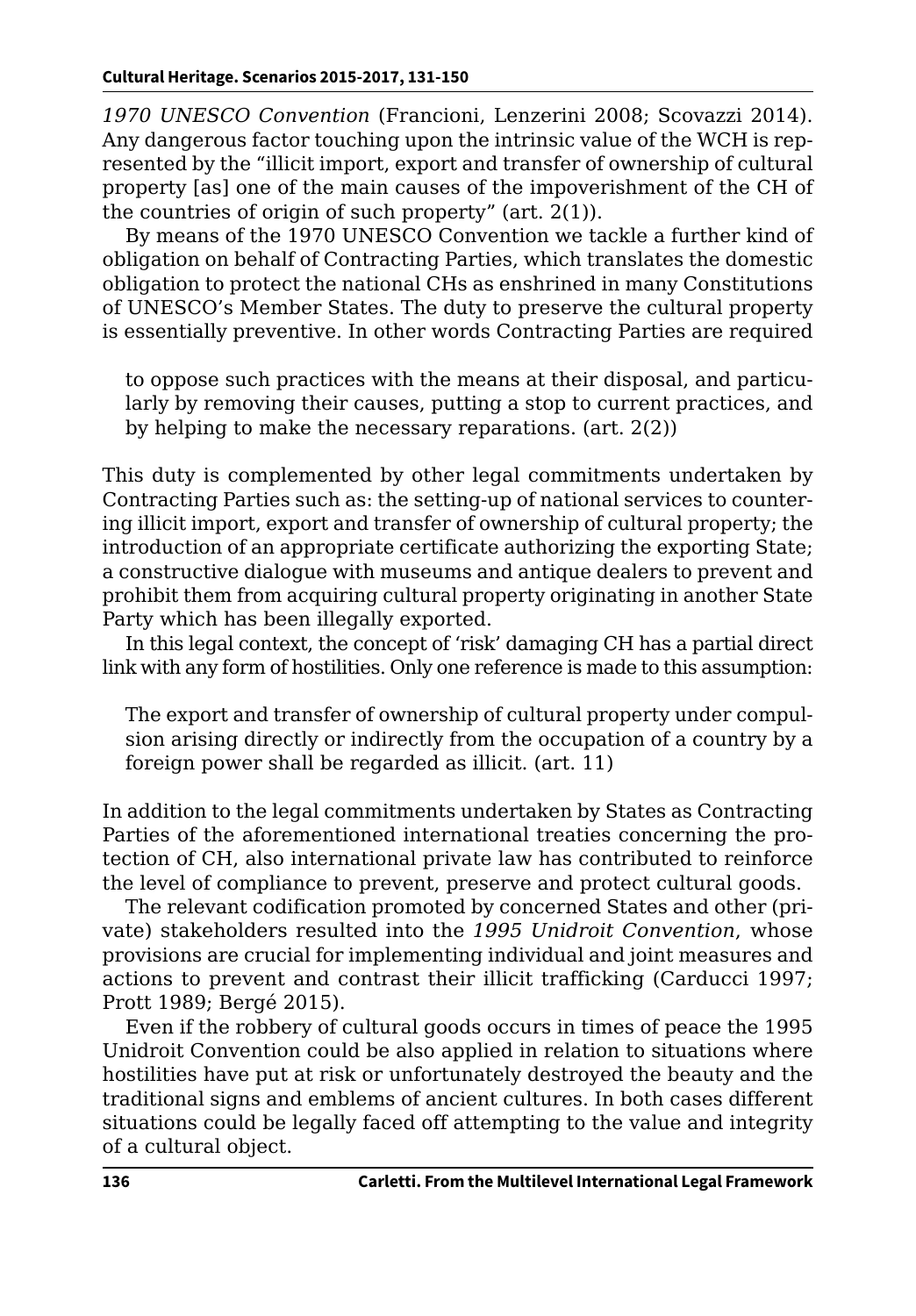Contracting Parties have the duty to act for the restitution of stolen cultural objects pertaining to public collections immediately or in due time ("a cultural object which has been unlawfully excavated or lawfully excavated but unlawfully retained shall be considered stolen, when consistent with the law of the State where the excavation took place" (art. 3(2)) also providing a fair and reasonable compensation for the possessor in good faith and having exercised due diligence (art. 4) (Prott 1995; Roehrenbeck 2010).

At the same time Contracting Parties must return to Countries of origin illegally exported cultural objects without any agreed permissions and if

the removal of the object from its territory significantly impairs one or more of the following interests: (a) the physical preservation of the object or of its context; (b) the integrity of a complex object; (c) the preservation of information of, for example, a scientific or historical character; (d) the traditional or ritual use of the object by a tribal or indigenous community, or establishes that the object is of significant cultural importance for the requesting State. (art. 5) (Greenfield 2015; Scovazzi 2015)

So far the 1995 Unidroit Convention envisages situations that could touch upon immovable and movable CH, without drafting new customary or hard law but trying to harmonise the domestic legislations of Contracting Parties to reinforce the prevention, preservation and restoration of the CH in danger.

#### 3.2 Soft Law Aiming at Preventing, Preserving and Restoring CH in Times of Peace and War

The legal significance of the above mentioned international treaties and conventions is confirmed by the high number of Contracting Parties and the effective compliance to the provisions addressed to public and private competent authorities and entities.

Their content has been progressively complemented to be expanded and updated according to a more general approach, as occurred in the elaboration of soft laws by UNESCO statutory bodies (Carducci 2006). In this perspective we could affirm that the concept of CH at risk or in danger is in line with the provisions of the 1954 UNESCO, 1970 UN-ESCO and 1995 UNIDROIT Conventions. At the same time we cannot overlook that the prevention, preservation and restoration of CH in times of (new) wars might encompass a multilevel insight (Francioni, Lenzerini 2003, 2008; Bauer 2015). The proposal for an interpretative reading of the abovementioned treaties in drafting soft laws in the last three years could encourage the elaboration of a new customary principle to adopt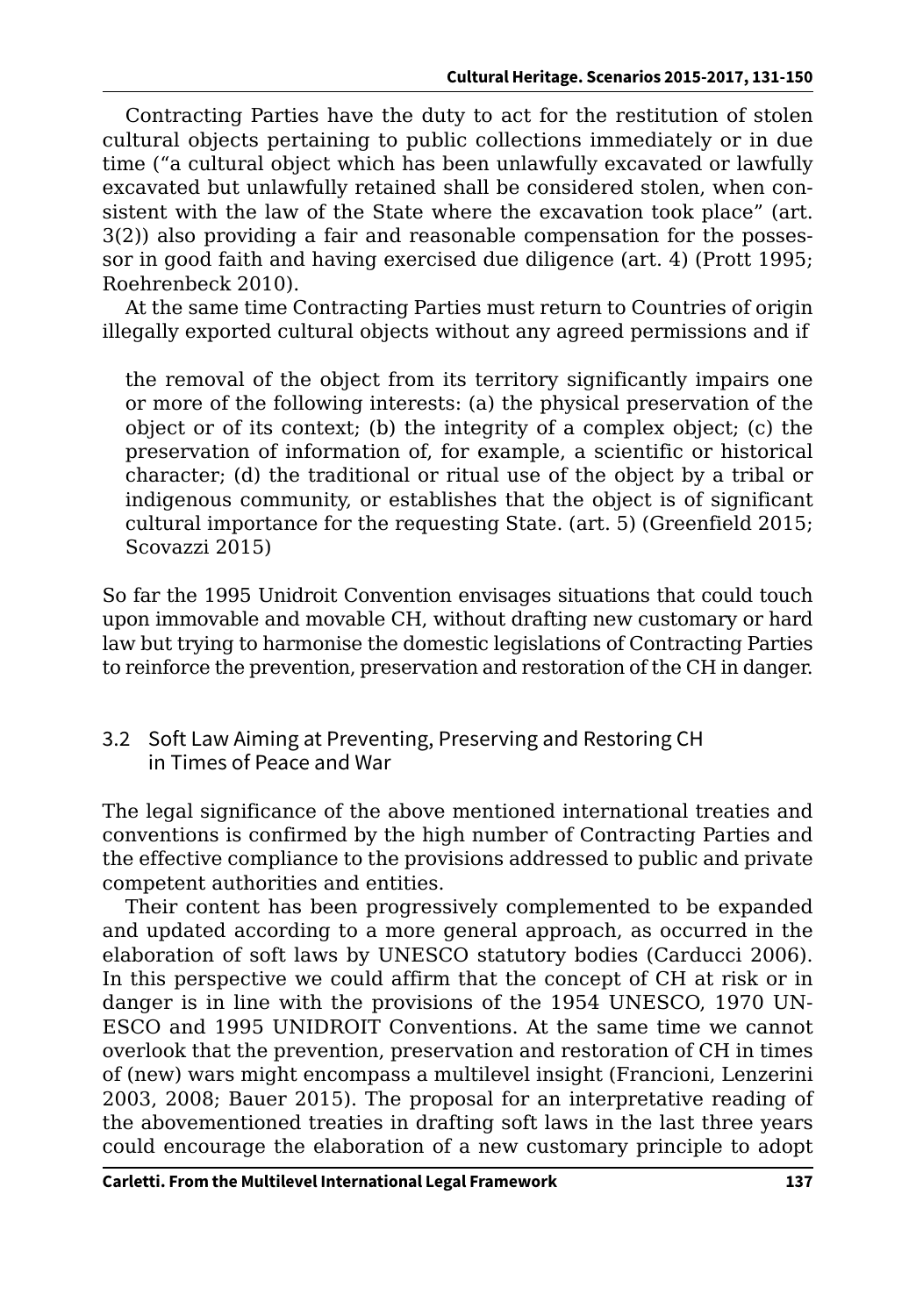a common standard against CH looting and smuggling in conflict zones, preventing and repressing all forms of illicit trafficking and illegal trade of cultural properties.

Just to make a few examples to this scope, the *UNESCO WHC Bonn Declaration* adopted by Member States on 28 June 2015 committed them to

condemn barbaric assaults, violence and crimes committed in recent times by the so called Islamic State of Iraq and the Levant (ISIL) also known as Daesh against the cultural heritage of Iraq. (para. 17)

and "deplore the exposure of and use of cultural heritage sites in military operations" (para. 18) as occurred for Aleppo and the site of Palmyra (para. 19).

The same approach, more in detail, was adopted by the UNESCO DG in the *Declaration of 16 October 2015* on escalating violence around and against cultural and religious heritage in the Middle East: it calls all UNESCO Member States to ensure that CH, including religious sites, is preserved and accessible to all and to resume dialogue in the spirit of mutual understanding. In particular UNESCO 1954 Convention/Protocols and 1970 UNESCO Convention Contracting Parties are

call[ed] upon to refrain from military use or targeting of cultural and natural heritage sites and monuments that constitute flagrant violation of international law (para. 22)

and are reminded

to safeguard cultural and natural heritage of outstanding universal value at the national and international; they are requested to strengthen their national legislation and practice for the protection of cultural and natural heritage. (para. 25)

They are also requested to introduce "more effective measures to combat illicit trafficking and illegal trade of cultural properties" (para. 27) (Bogdanos, William 2005; Bogdanos 2007; Farchakh Bajjaly 2008) as well as to promote intergovernmental and law-enforcement cooperation on the protection and preservation of CH, under the UNESCO leadership and guide, also involving third parties (paras. 28-30-31). In the Declaration, the UN SC is recommended

to analyze the possibility of introducing a specific dimension of heritage protection in the mandates of peacekeeping missions where appropriate and of delivering complementary training modules to military and civil personnel. (para. 23)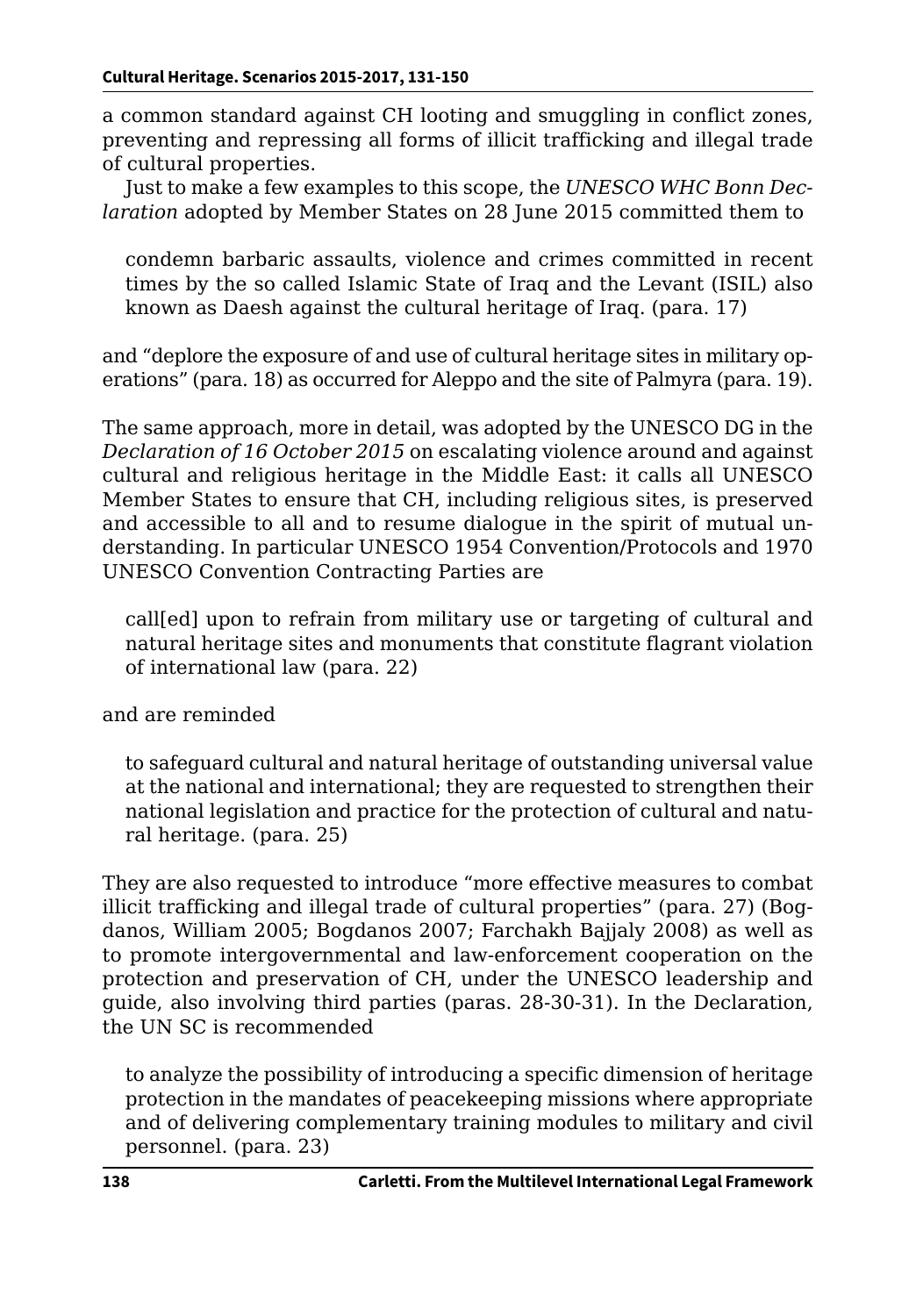In effect the UN SC has progressively deserved special attention to these situations since the early 2015: the adoption of *Res. 2199* of 12 February 2015, co-sponsored by 35 UN Member States, represents a strong message on the issue of the protection of CH in times of war.

The core of the Res. are points 15, 16, 17: the SC firstly "condemns the destruction of CH in Iraq and Syria (in particular by ISIL and ANF) whether such destruction is incidental or deliberate, including targeted destruction of religious sites and objects" (Cunliffe, Muhesen, Lostal 2016) (Warren 2008; Vrdoljak 2010).

Because of the illegal activities carried out by ISIL, ANF and other individual groups ("generating income from engaging directly or indirectly in the looting and smuggling of CH items from archaeological sites, museums, libraries, archives, and other sites in Iraq and Syria, which is being used to support their recruitment efforts and strengthen their operational capability to organize and carry out terrorist attacks"), the SC firstly introduces a general ban on Iraq antiquities; then it requests from UN Member States appropriate steps for preventing the trade in Iraqi and Syrian cultural property and other items of archaeological, historical, cultural, rare scientific, and religious importance illegally removed from Iraq since 6 August 1990 and from Syria since 15 March 2011 (including by prohibiting cross-borders trade as well as arms-for-antiquities in such items); thirdly it makes a final reference to the cooperative approach from UNESCO, UNODC, Interpol and other international organisations for a joint effective and preventive action to this scope (Sandholtz 2007; Miles 2008).

The strong wording of Res. 2199 resulted into another relevant soft law instrument: the *Declaration* adopted at the end of the *Conference on Safeguarding Endangered CH*, held in Abu Dhabi on 3 December 2016. All the participants, recalling the main contents of the UNESCO Conventions, have been committed to pursue two goals:

The creation of an international fund for the protection of endangered CH in armed conflict, which would help finance preventive and emergency operations, fight against the illicit trafficking of cultural artefacts, as well as contribute to the restoration of damaged cultural property. The creation of an international network of safe havens to temporarily safeguard cultural property endangered by armed conflicts or terrorism on their own territory, or if they cannot be secured at a national level, in a neighbouring country, or as a last resort, in another country, in accordance with international law at the request of the governments concerned, and taking into account the national and regional characteristics and contexts of cultural property to be protected.

Again we could affirm that the soft commitments undertaken by all public and private entities as signatories of the above mentioned Declaration have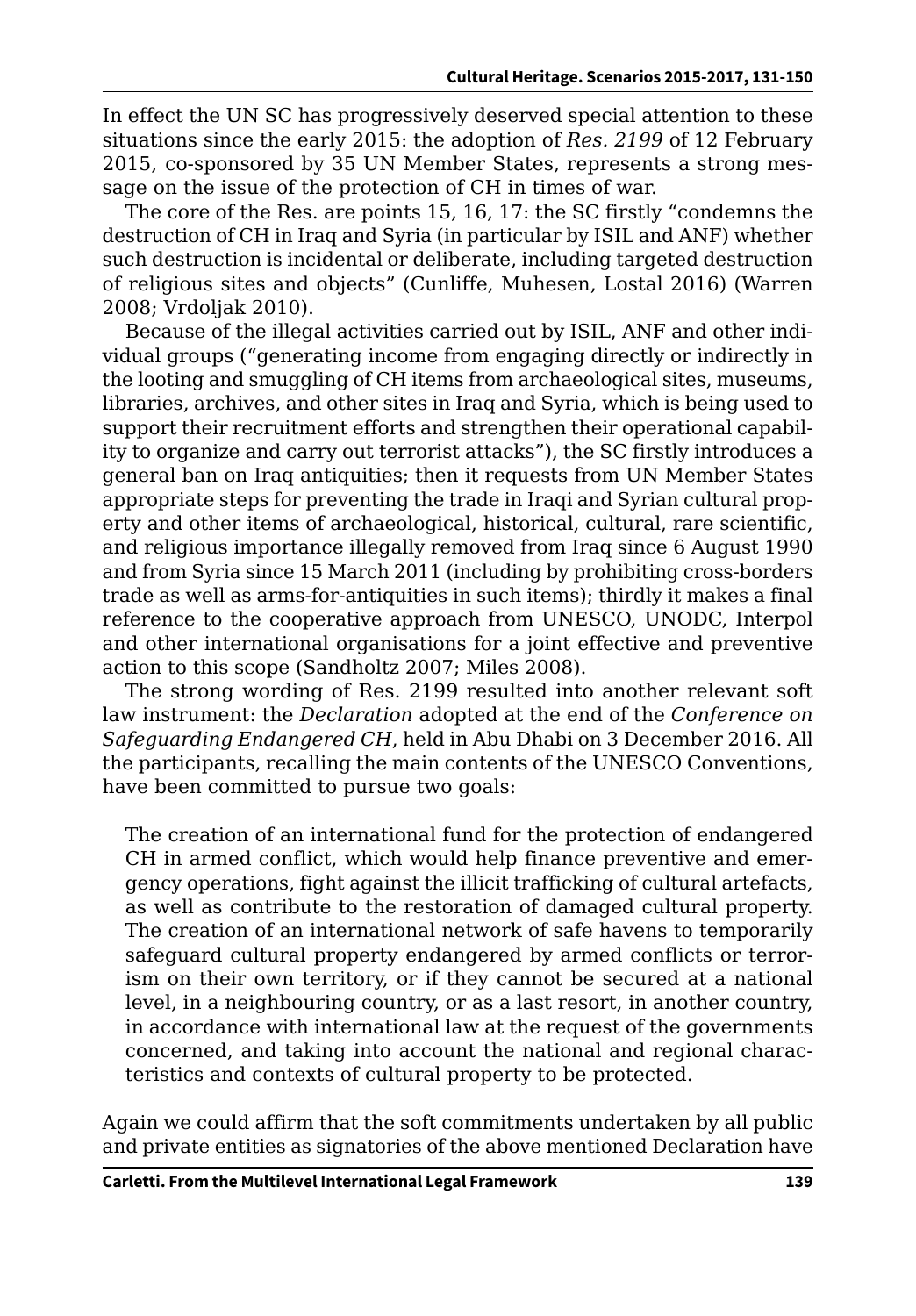encouraged the drafting process of a customary principle to tackle with the unlawful destruction of CH and the looting and smuggling of cultural property from archaeological sites, museums, libraries, archives, and other sites, in the context of armed conflicts, as reported in the recent *Res. 2347* adopted by the UN SC on 24 March 2017 (para. 1). Assumed that

directing unlawful attacks against sites and buildings dedicated to religion, education, art, science or charitable purposes, or historic monuments may constitute, under certain circumstances and pursuant to international law a war crime and that perpetrators of such attacks must be brought to justice. (para. 4)

in any case "Member States have the primary responsibility in protecting their CH and that efforts to protect CH in the context of armed conflicts" (para. 5). This commitment has to be put into practice by introducing national legislative and operational measures to prevent and counter trafficking in cultural property and related offences (para. 9) and by adopting preventing measures *i.e.* documentation and consolidation of their cultural property in a network of 'safe havens' (para. 16, complemented by details contained in para. 17). Also preventive coordination and judicial cooperation with private entities and IOs countering all forms and aspects of trafficking in cultural property and related offences is recommended by the SC to Member States (paras. 11-12).

### **4 Operational Framework: the Contribution from Some IOs for the Elaboration of Soft Laws to Prevent, Preserve and Restore CH in Times of Peace and War**

As demonstrated in relation to the role and contribution of States/Contracting Parties of the most significant international treaties and soft laws to protect CH in times of peace and war, the proposal for the elaboration of a customary principle concerning the present global challenge countering CH looting and smuggling in conflict zones and preventing and repressing all forms of illicit trafficking and illegal trade of cultural properties could be supported also by some IOs.

In this perspective their contribution might result from several practical and procedural instruments and tools aimed to prevent, preserve and restore CH through the financial and technical assistance offered by their Member States.

The role of ICOMOS, ICCROM and ICOM in this field has a specific significance. They have elaborated and adopted codes of conducts addressed to professionals working in places where CH is in danger. So far the aim is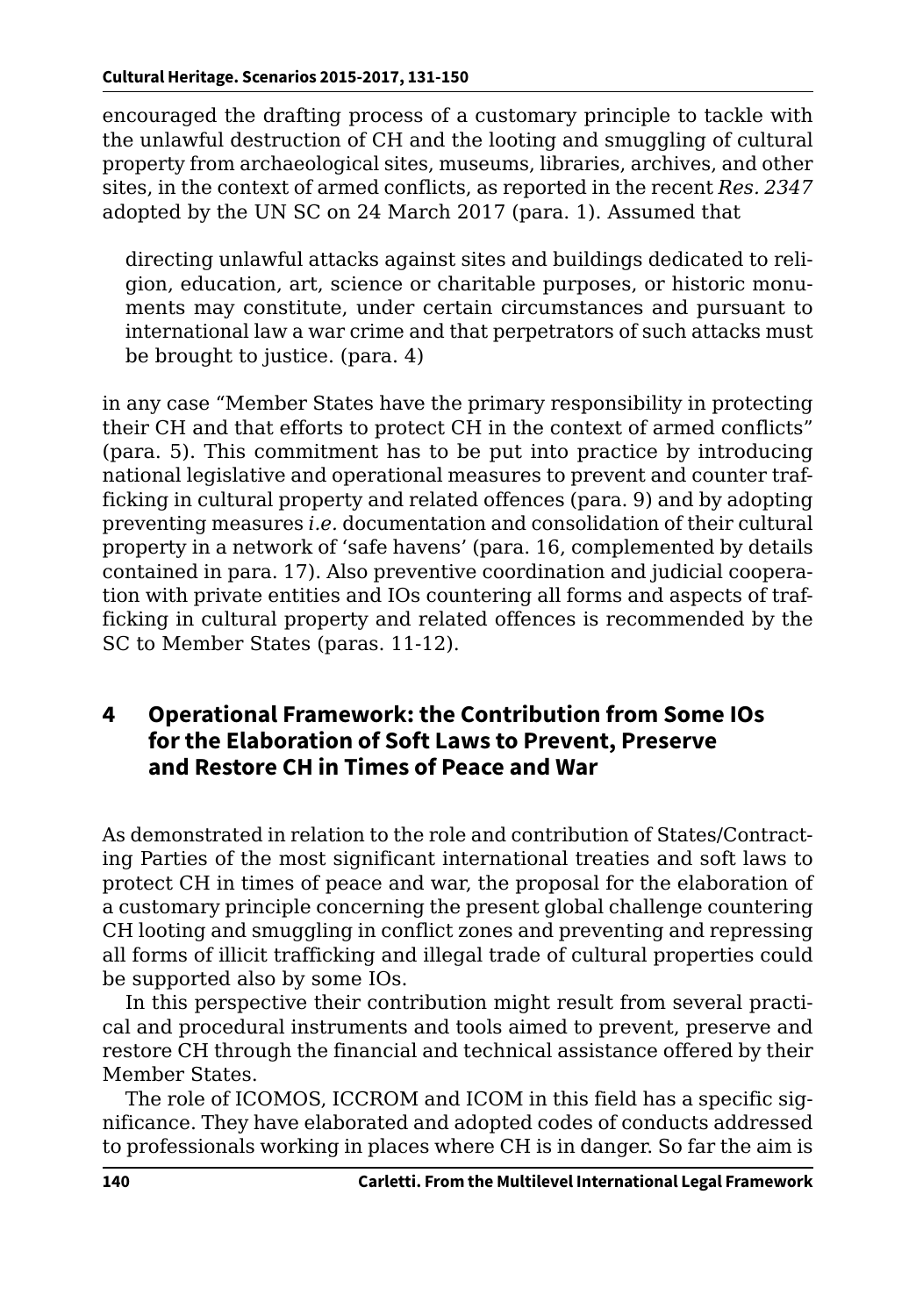to prevent and manage damages and restoration, and to avoid intentional pillage of movable objects pertaining to historical, artistic, archaeological collections in cultural sites or museum to be sold in the international market illegally. To this scope they have carried out plenty of programmes and projects and they have promoted and implemented practical tools and processes to protect immovable and movable CH as part of collections located in public or private museums, institutions and foundations being at risk to be damaged and/or illegally pillaged and to be transferred out of the Country of origin (Atwood 2006; Chappell, Polk 2011; Campbell 2013).

#### 4.1 ICOMOS

All the threats impacting on the preservation of CH in times of natural disasters or conflict situations have been taken into proper account by ICOMOS.

It has supported for example the elaboration of its Heritage@Risk Programme in 1999, involving its National Committees, International Scientific Committees and professional networks. The purpose of this programme is: to collect information over heritage places, monuments and sites at risk; to monitor and yearly reporting about their conditions; to propose and share risk management solutions. In order to suggest standard measures and tools the ICORP was established to enhance the level of preparedness within public and private institutions and professionals in relation to natural or human disasters, and to promote better integration of the protection of heritage structures, sites or areas as far as early, response and recovery activities.

In order to preventively assessing alert circumstances putting the CH at risk, ICOMOS launched the *Heritage Alert process*. It is based on a preliminary assessment of cultural property under alert, followed by its inclusion in an *ad hoc* list, to monitor its conditions and to determine the best actions for its conservation in line with a standard alert template. This process entails a very comprehensive assessment covering the analysis of the history, the fabric, the form, the function, the use and design intent as well as the idea and the philosophy behind a building, structure or landscape and its use.

Finally, in relation to conflict situations endangering CH ICOMOS has provided for the adoption of a sort of cultural distinctive emblem reproducing the Blue Shield introduced in the 1954 UNESCO Convention. Its protection is monitored by the competent ICBS – with the support of National Committees: it is composed of representatives of the main five NGOs, *i.e.* the ICA, the ICOM, the ICOMOS, the International Federation of Library Associations and Institutions, the Co-ordinating Council of Audiovisual Archives Associations. This tool represents a practical reply to the new war challenges attempting to the integrity of cultural property at risk, as recently happened in Libyan and Syrian territories.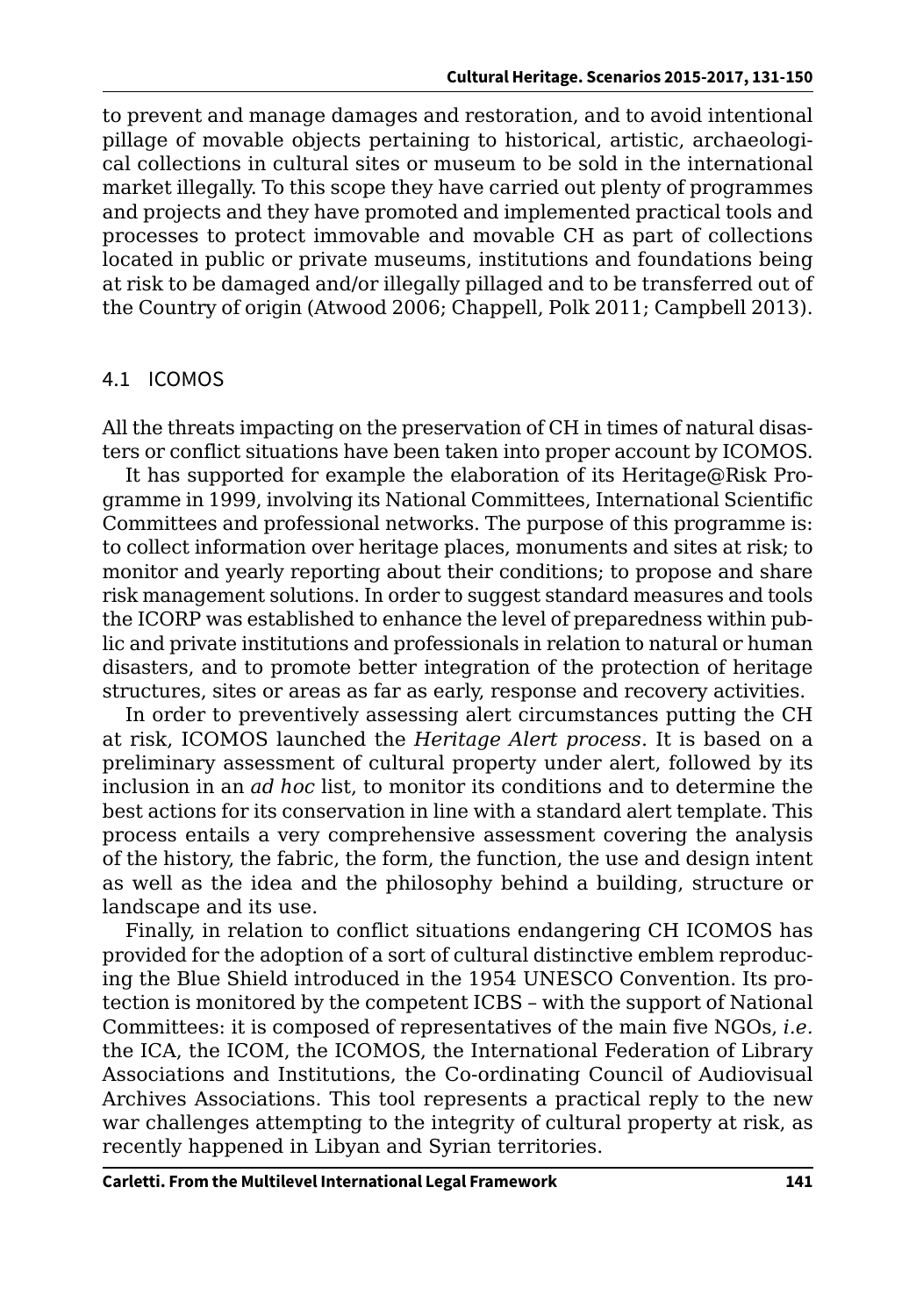#### 4.2 ICCROM

The potential natural and armed conflicts' risks impacting on CH management have been put under the attention of ICCROM Member States to draft the 10 year multi-partner programme to counter the global losses of cultural immovable and movable property.

The main goal of this complex action is to build capacities in CH disaster risk management. The programme provides for interdisciplinary training addressed to professionals: to undertake first aid as well as integrated risk assessments; to build integrated systems for disaster risk management incorporating disaster preparedness and urban planning; to formulate international and regional risk management plans to face easy or complex emergencies on damaged CH.

The practical approach adopted by the Organization is fully preventive. It aims at reducing negative impacts of risks, adapting interventions in relation to identified CH at risk, releasing first aid and humanitarian measures in conflict and post-conflict situations. This approach also encompasses actions to counter every form of illicit trafficking of cultural property (theft, illicit excavation and removal, illicit export and import, illegal transfer of ownership, production, trade and use of forged documentation, traffic of fake or forged cultural property).

#### 4.3 ICOM

To counter CH illicit trafficking ICOM has elaborated common rules addressed to all public and private institutions and museums to harmonise the procedures for the acquisition and transfer of movable objects pertaining to relevant artistic collections.

Along these rules it promotes fruitful cooperation with its partners to support sharing of information, experiences and good practices; it has launched awareness-raising campaigns to sensitise the public opinion as well as professionals and experts; it has elaborated and released *ad hoc*  training modules to professionals and experts; it has further created standard inventories of collections and practical guidelines to strengthen the level of security of CH collections.

To reinforce countering CH illicit trafficking ICOM has established an international observatory: it is an innovative network involving public actors (law enforcement agencies) and private entities (research institutions and centres) for data collection and exchange of information on practical tools to prevent and fight against illegal trade in cultural property as well as on domestic legislation and jurisdictional and prosecution means to punish the offenders committing such crimes, in compliance with international norms in force.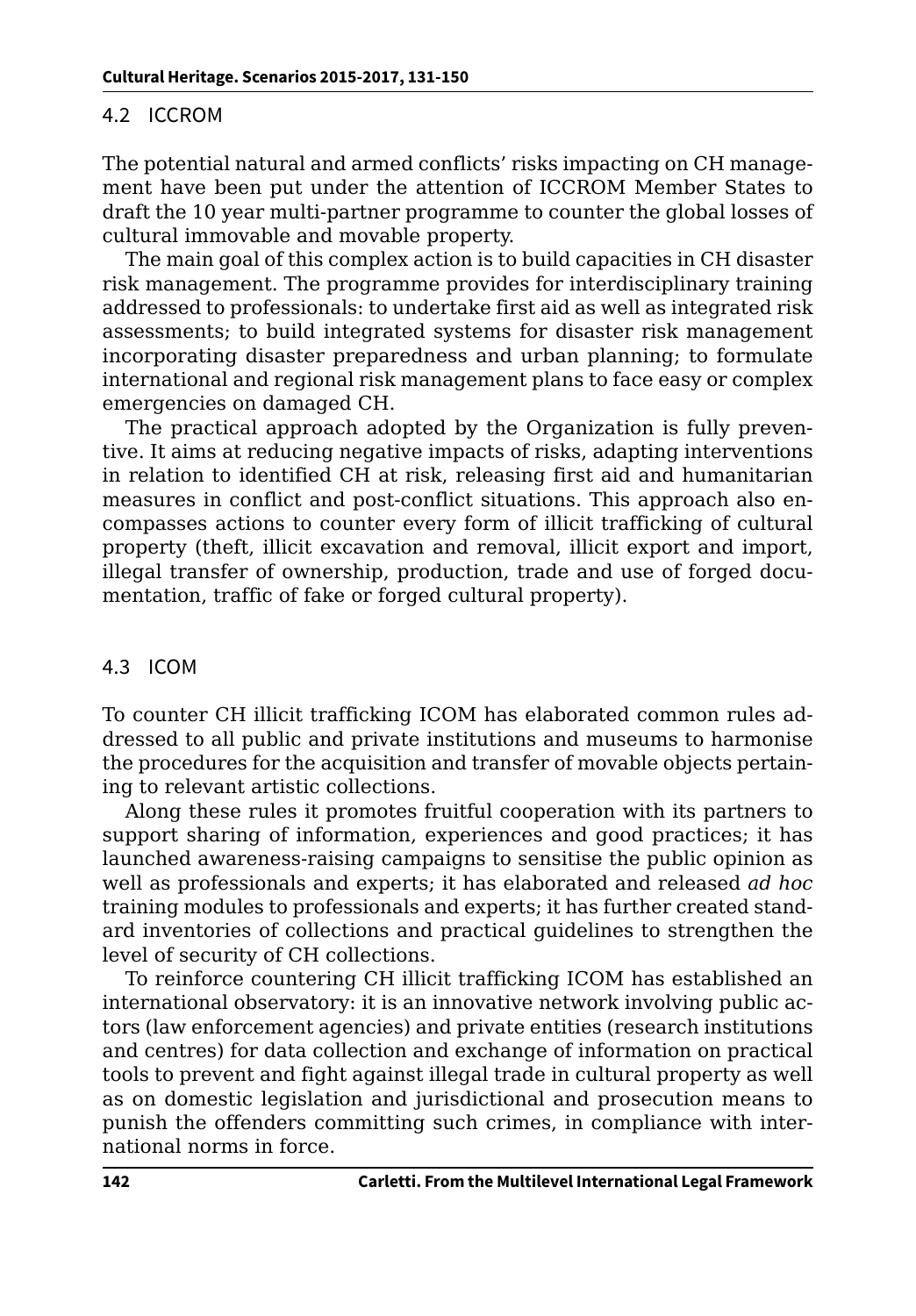Through this body the Organization has created relevant preventive tools to protect CH at risk, mainly in times of peace: the identification procedure named *Object Identification* to classify cultural objects in danger; the *One Hundred Missing Objects collection* that is a list of stolen cultural objects in some regional areas the most exposed to the illicit trafficking; the *Red Lists* which include specific categories of cultural objects in danger in some Countries.

The same tools are useful also with reference to potential conflict situations. ICOM proposal to launch a *Museums' Emergency Programme* goes in this direction. It is based on the collaboration among museums and similar institutions in countries at risk of crisis. The Programme develops training tools addressed to professionals and experts to give a short and long-term response adapted to local contexts. In other terms the Programme is intended to design preventive strategies to be implemented when a potential disaster is foreseen for a better management of endangered CH located in a museum, as occurred in 2005 in Southeast Asia and in 2006 in the Balkans.

### **5 From International Treaties/Hard Laws to Soft Laws, Towards the Elaboration of a New Customary Principle to Prevent, Preserve and Restore CH at Risk in Times of War from Illicit Trafficking**

According to the main features of the above examined legal and operational frameworks, which are the crucial challenges calling for a comprehensive and effective joint response from all concerned stakeholders committed to the protection of CH at risk in times of war?

Indeed the conceptualisation of the global commons is essential to this scope if we consider how the global governance, in particular the UN system, has contributed to its definition beyond the traditional environmental meaning (Kaul, Grunberg, Stern 1999; Schrijver, Prislan 2009; Schrijver 2016).

In general terms

global commons have been traditionally defined as those parts of the planet that fall outside national jurisdictions and to which all nations have access. International law identifies four global commons, namely the High Seas, the Atmosphere, the Antarctica and the Outer Space.

So far, the traditional set of global commons has been progressively extended comprising science, education, information and peace (Baudot 2001; Hess 2008). Also UNESCO has assumed a role of 'international norm-setting' to guide the governance of global common goods such as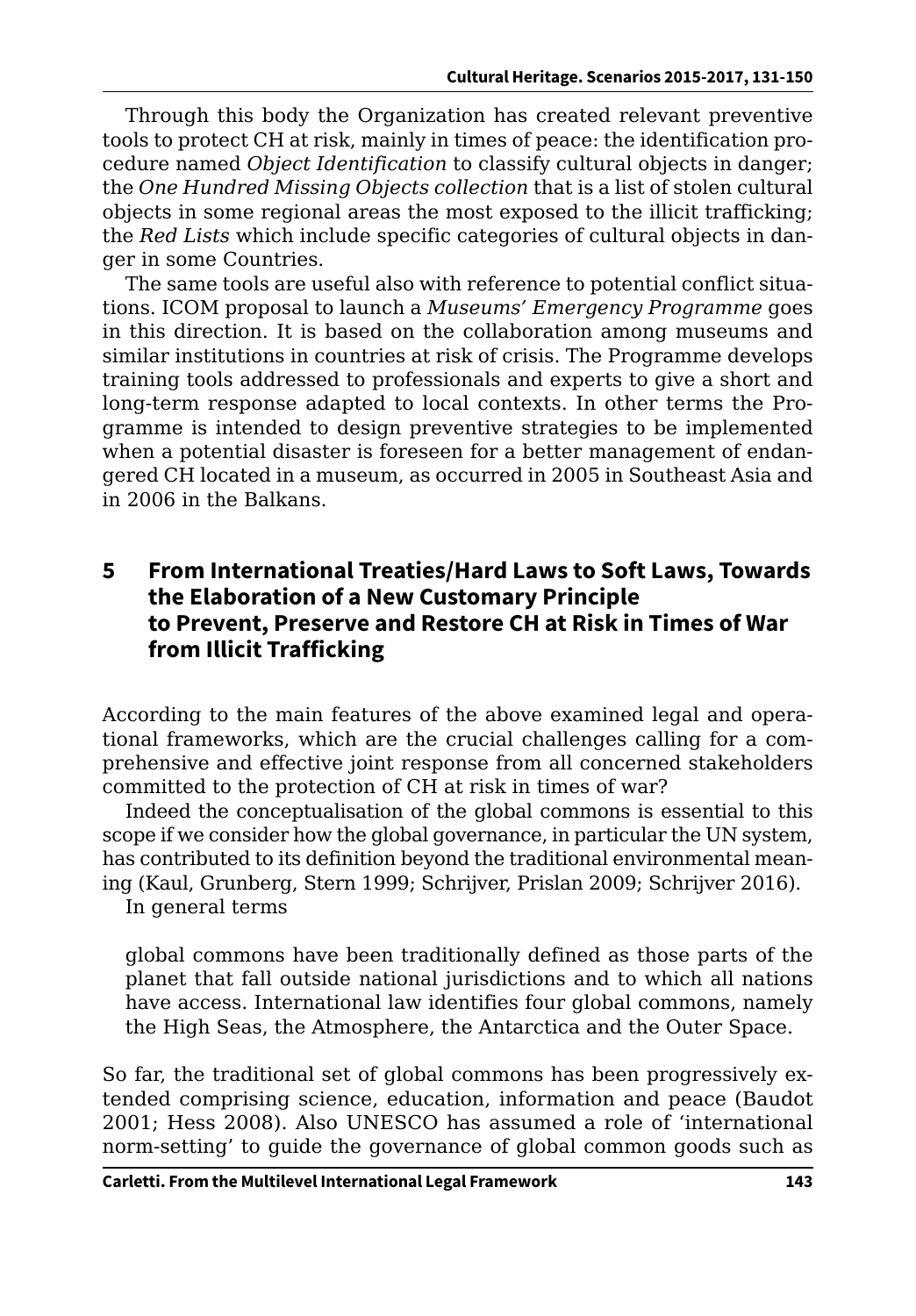knowledge, education, and tangible and intangible CH (Caruthers 1998; Francioni 2003).

In line with general considerations proposed in this contribution in relation to the legal and the operational frameworks, it is evident that neither hard laws nor soft laws in force have deserved specific attention to the unique value of CH in conflict zones at risk from being endangered by illicit trafficking. Only the UN SC started to reflect on the seriousness of this kind of risk, by referring to CH looting and smuggling in conflict zones and to preventing and repressing measures against all forms of illicit trafficking and illegal trade of cultural properties.

Following the tentative definition of global commons to strengthen the intrinsic value of CH as natural or human-made resource, that is accessible to all people, managed by public and private entities (Baslar 1998; Lenzerini, Vrdoljak 2014), but very often in danger, we are in condition to adapt it to our case (Merryman 1989; Gerstenblith 2000; R. O'Keefe 2004).

The joint use of CH by the components of the international community entails the full compliance with international commitments undertaken by States, IOs and private stakeholders, the latter ones getting into contact with public authorities managing the access to and the enjoyment of CH.

All the aforementioned UNESCO and UNIDROIT Conventions deal with preventing, preserving and restoring immovable and movable cultural objects in times of peace and war addressing multiple public and private interests.

Such legal and operational frameworks must be enough severe to ensure the compliance and to avoid an over-exploitation, and/or a misuse of the CH, as well as the illicit trafficking from the country of origin to a new destination, especially when in the former the conflict situation encourages the violation of international norms to protect it (Symeonides 2005).

This consideration has been recently introduced by the ICC to define a new crime pertaining to the international criminal *lex specialis*: the intentional destruction of CH. With reference to the 2012 al-Mahdi's case, being guilty for the commission of a war crime under the ICC Rome Statute (art. 8) for damaging Sufi mausoleums, shrines and mosques in Timbuktu, several provisions of UNESCO 1954, 1970 and 1972 Conventions have been mentioned. The attacks on CH amounted to an assault to shared cultural identity in contemporary conflicts and cannot be unpunished: they attempt to global security and compress cultural human rights (Carcano 2013; Drazewska 2015).

For similar cases, as we have seen in Iraq and Syria, there must be a strong and coordinated action to fight against impunity and to impose accountability on offenders carrying out deliberate destructions of CH. In our opinion, this could go beyond the international criminal law special regime (Ostrom 2006; Grove, Thomas 2008; Ulph 2010; Frulli 2001; Manacorda, Chappell 2011).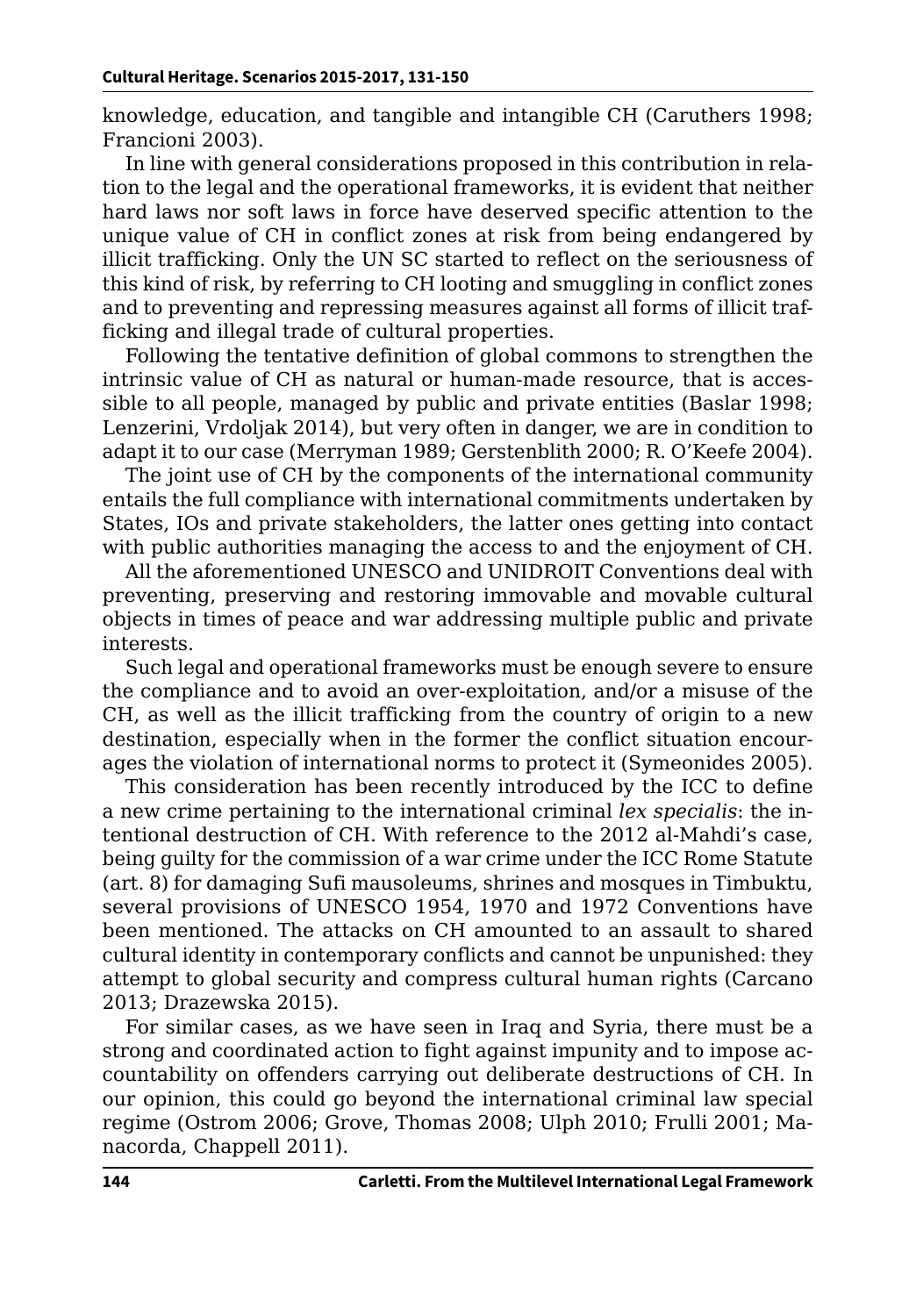Indeed, moving from the 1954 UNESCO Convention and Protocols as well as the assertion contained in Res. 2347 of the UN SC that condemns

the unlawful destruction of CH, inter alia destruction of religious sites and artifacts, as well as the looting and smuggling of cultural property from archaeological sites, museums, libraries, archives, and other sites, in the context of armed conflicts, notably by terrorist groups,

and that "Member States have the primary responsibility in protecting their CH and that efforts to protect CH in the context of armed conflicts", a new customary principle to prevent, preserve and restore CH in danger *per se* in contemporary conflicts could be proposed. It might encompass the following components (Francioni 2007):

- CH is at risk/in danger in its integrity, to be pillaged, stolen and illegally transferred abroad;
- individual and collective commitment of States, IOs, and all the concerned public and private stakeholders is called for, aimed at strengthening preventive and countering legal and cooperative measures to cope particularly with the preservation of the cultural movable heritage representing the common historical, artistic, archaeological intrinsic values of peoples.

### **Bibliography**

- Atwood, Roger (2006). *Stealing History. Tomb Raiders, Smugglers, and the Looting of the Ancient World*. Basingstoke: Palgrave Macmillan.
- Baslar, Kemal (1998). *The Concept of the Common Heritage of Mankind in International Law*. Leiden; Boston: Brill-Nijhoff.
- Baudot, Jacques (ed.) (2001). *Building a World Community. Globalisation and the Common Good*. Seattle: University of Washington Press.
- Bauer, Alexander A. (2015). "Editorial: The Destruction of Heritage in Syria and Iraq and Its Implications". *International Journal of Cultural Property*, 22(1), 1-6.
- Benvenuti, Paolo; Sapienza, Rosario (2007). *La tutela internazionale dei beni culturali nei conflitti armati*. Milano: Giuffrè.
- Bergé, Jean-Sylvestre (2015). "La Convention d'Unidroit sur les biens culn turels. Retour sur un texte majeur dans la lutte contre un fait international illicite de circulation". *Uniform Law Rev*, 20(4), 535-560.
- Blake, Janet (2015). *International Cultural Heritage Law*. Oxford: Oxford University Press.
- Bogdanos, Matthew (2007). "Thieves of Baghdad. Combating Global Traffic in Stolen Iraqi Antiquities". *Fordham Law Review*, 3, 725-40.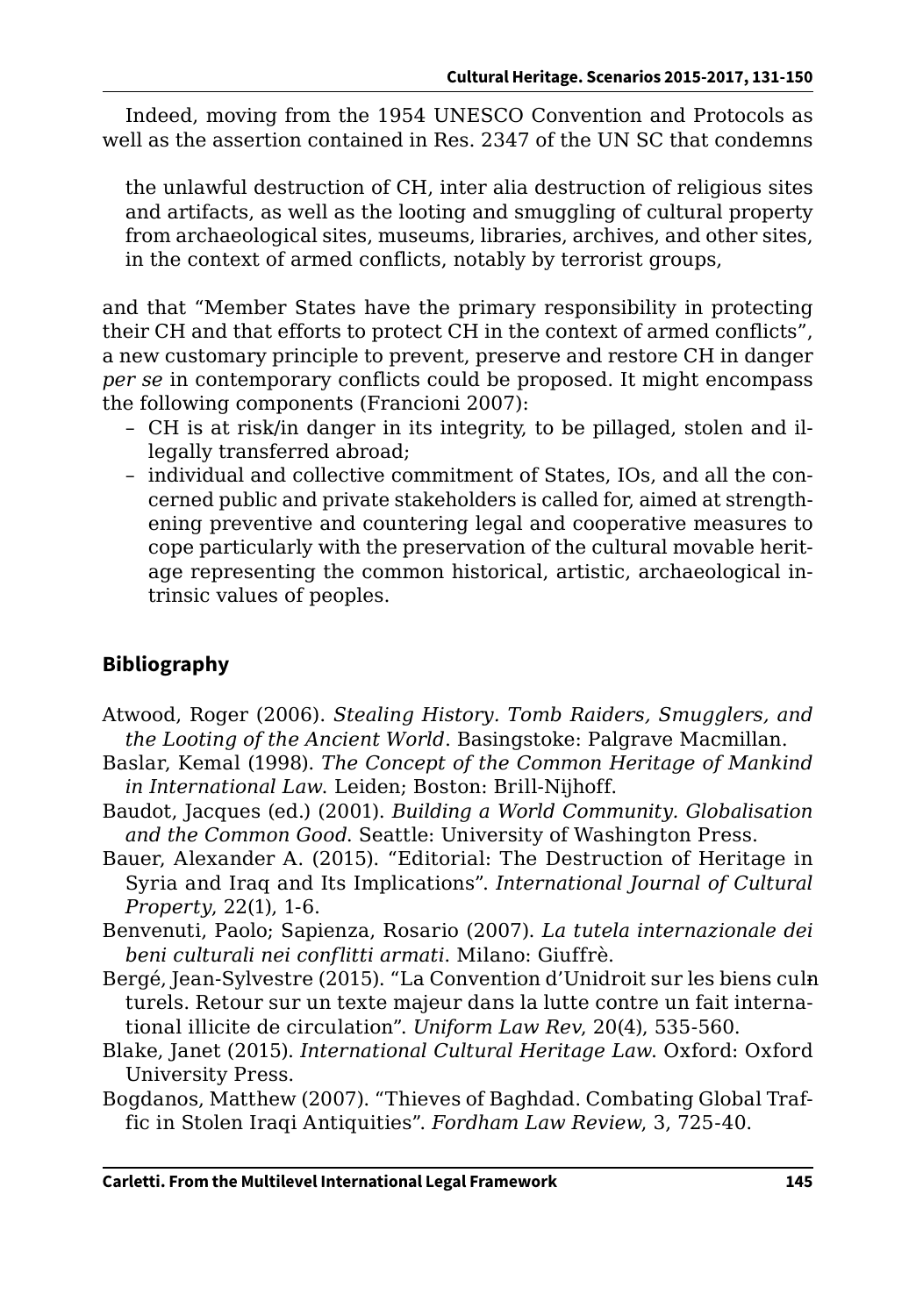- Bogdanos, Matthew; William, Patrick (2005). *Thieves of Baghdad*. New York: Bloomsbury Publishing.
- Campbell, Peter B. (2013). "The Illicit Antiquities Trade as a Transnational Network. Characterizing and Anticipating Trafficking of Cultural heritage". *International Journal of Cultural Property*, 20, 113-53.
- Carcano, Andrea (2013). "The Criminalization and Prosecution of Attacks against Cultural Property". Pocar, Fausto; Pedrazzi, Marco; Frulli, Micaela (eds.), *War Crimes and the Conduct of Hostilities. Challenges to Adjudication and Investigation*. Cheltenham: Edward Elgar, 78-97.
- Carducci, Guido (1997). *La restitution internationale des biens culturels et des objets d'art volés ou illicitement exportés. Droit commun, directive CEE, convention de l'UNESCO et d'UNIDROIT*. Paris: L.G.D.J.
- Carducci, Guido (2000). "L'obligation de restitution des biens culturels et des objets d'art en cas de conflit armé. Droit coutumier et droit conventionnel avant et après la Convention de La Haye de 1954". *Revue générale de droit public*, 104, 289-357.
- Carducci, Guido (2006). "The Growing Complexity of International Art Law. Conflicts of Law, Mandatory Rules, UNSC Resolutions and EU Regulations". Hoffman, Barbara T. (ed.), *Art and Cultural Heritage. Law, Policy and Practice*. New York: Cambridge University Press, 68-86.
- Caruthers, Claudia (1998). "International Cultural Property. Another Tragedy of the Commons". *Pacific Rim Law & Policy Journal*, 7, 143-69.
- Chamberlain, Kevin (2004). *War and Cultural Heritage*. Leicester: Institute of Art and Law.
- Chappell, Duncan; Polk, Kenneth (2011). "Unraveling the 'Cordata'. Just How Organized is the International Traffic in Cultural Objects". Manacorda, Chappell 2011, 99-113.
- Ciampi, Annalisa (2014). *La protezione del patrimonio culturale. Strumenti internazionali e legislazione italiana*. Torino: Giappichelli.
- Cunliffe, Emma; Muhesen, Nibal; Lostal, Marina (2016). "The Destruction of Cultural Property in the Syrian Conflict. Legal Implications and Obligations". *International Journal of Cultural Property*, 23(1), 1-31.
- Drazewska, Berenika (2015). "The Human Dimension of the Protection of the Cultural Heritage from Destruction during Armed Conflicts". *International Journal of Cultural Property*, 22(2-3), 205-228.
- Farchakh Bajjaly, Joanne (2008). "Who are the Looters at Archaeological Sites in Iraq?". Rothfield, Lawrence (ed.), *Antiquities Under Siege. Cultural heritage Protection After the Iraq War*. New York: Altamira, 49-56.
- Fitz Gibbon, Kate (2005). *Who Owns the Past? Cultural Policy, Cultural Property, and the Law*. New Brunswick: Rutgers University Press.
- Forrest, Craig (2010). *International Law and the Protection of Cultural Heritage*. Abingdon: Routledge.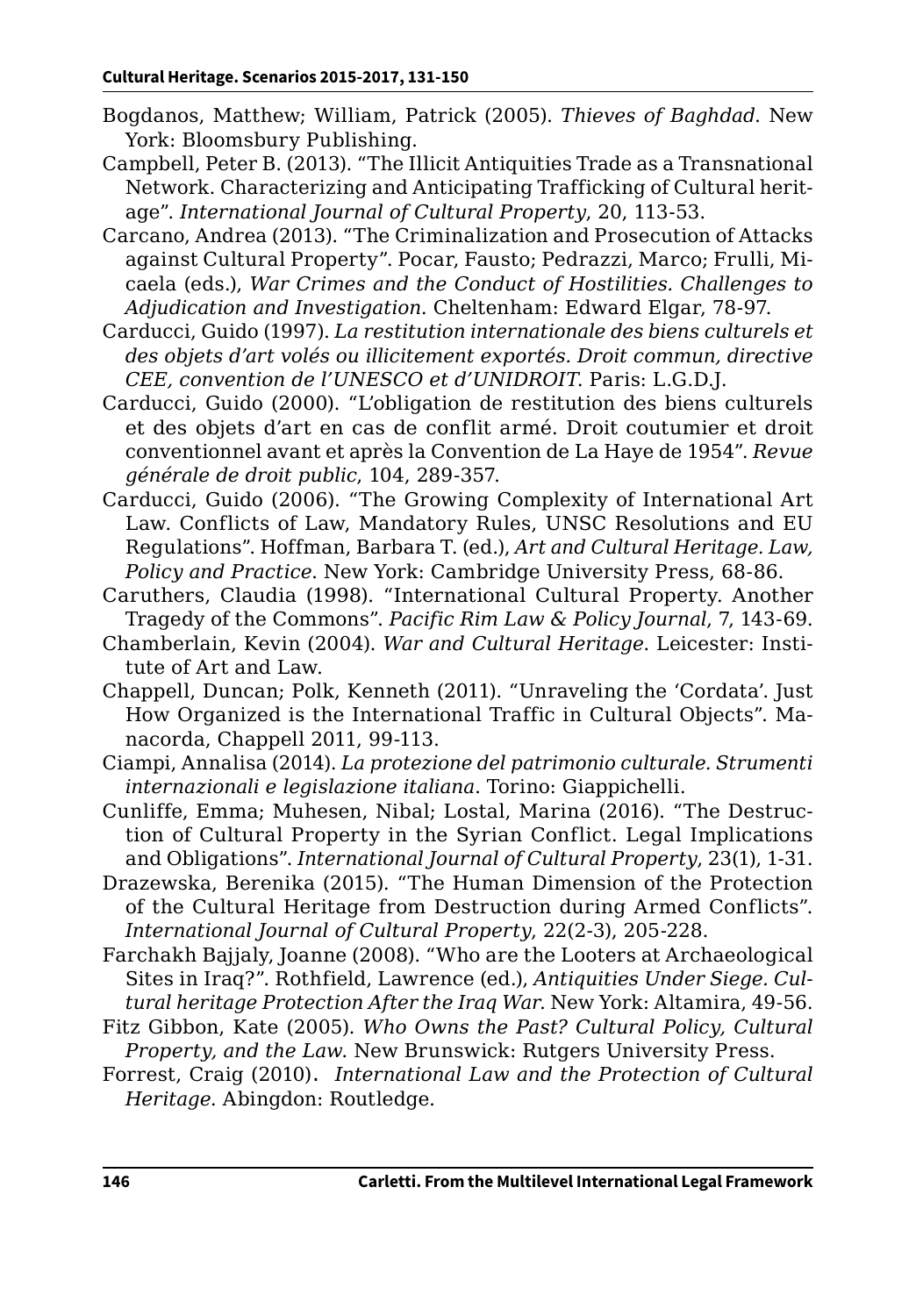- Francioni, Francesco (2003). "Beyond State Sovereignty. The Protection of Cultural Heritage as a Shared Interest of Humanity". *Michigan Journal of International Law*, 25, 1209-28.
- Francioni, Francesco (2007). "A Dynamic Evolution of Concept and Scope. From Cultural Property to Cultural Heritage". Yusuf, Abdulqawi A. (ed.), *Standard-Setting in UNESCO, Normative Action in Education, Science and Culture*. Leiden; Boston: Martinus Nijhoff and UNESCO Publishing, 1: 221-36.
- Francioni, Francesco (2007). "Au-delà des traités. L'émergence d'un nourveau droit coutumier pour la protection du patrimoine culturel". *Revue Générale de Droit International Public*, 1, 1-19.
- Francioni, Francesco (2012). "Public and Private in the International Protection of Global Cultural Goods". *European Journal of International Law*, 23(3), 719-30.
- Francioni, Francesco (2012). *Evolving Framework for the Protection of Cultural Heritage in International Law*. Borelli, Silvia; Lenzerini, Federico (eds.), *Cultural Heritage, Cultural Rights, Cultural Diversity. New Developments in International Law*. Leiden; Boston: Brill-Nijhoff, 3-28.
- Francioni, Francesco (2013). s.v. "Cultural Heritage". *Max Planck Encyclopedia of Public International Law*.
- Francioni, Francesco; Del Vecchio, Annamaria; De Caterini, Paolo (a cura di) (2000). *Protezione internazionale del patrimonio culturale. Interessi nazionali e difesa del patrimonio comune della cultura*. Milano: Giuffrè.
- Francioni, Francesco; Lenzerini, Federico (2003). "The Destruction of the Buddhas of Bamiyan and International Law*"*. *European Journal of International Law*, 14(4), 619-51.
- Francioni, Francesco; Lenzerini, Federico (2008). *The World Heritage Convention. A Commentary*. Oxford: Oxford University Press.
- Frigo, Manlio (1986). *La protezione dei beni culturali nel diritto internazionale*. Milano: Giuffrè.
- Frulli, Micaela (2011). "The Criminalization of Offences against Cultural Heritage in Times of Armed Conflict. The Quest for Consistency". *European Journal of International Law*, 22(1), 203-17.
- Gerstenblith, Patty (2000). "The Public Interest in the Restitution of Cultural Objects". *Connecticut Journal of International Law*, 16, 197-246.
- Gerstenblith, Patty (2009). "Protecting Cultural Heritage in Armed Conflict. Looking Back, Looking Forward". *Cardozo Public Law, Policy & Ethics Journal*, 7, 677-708.
- Greenfield, Jeanette (2015). *The Return of Cultural Treasures*. Cambridge: Cambridge University Press.
- Grove, Louise; Thomas, Suzie (2008). *Heritage Crime. Progress, Prospects, and Prevention*. Basingstoke: Palgrave Macmillan.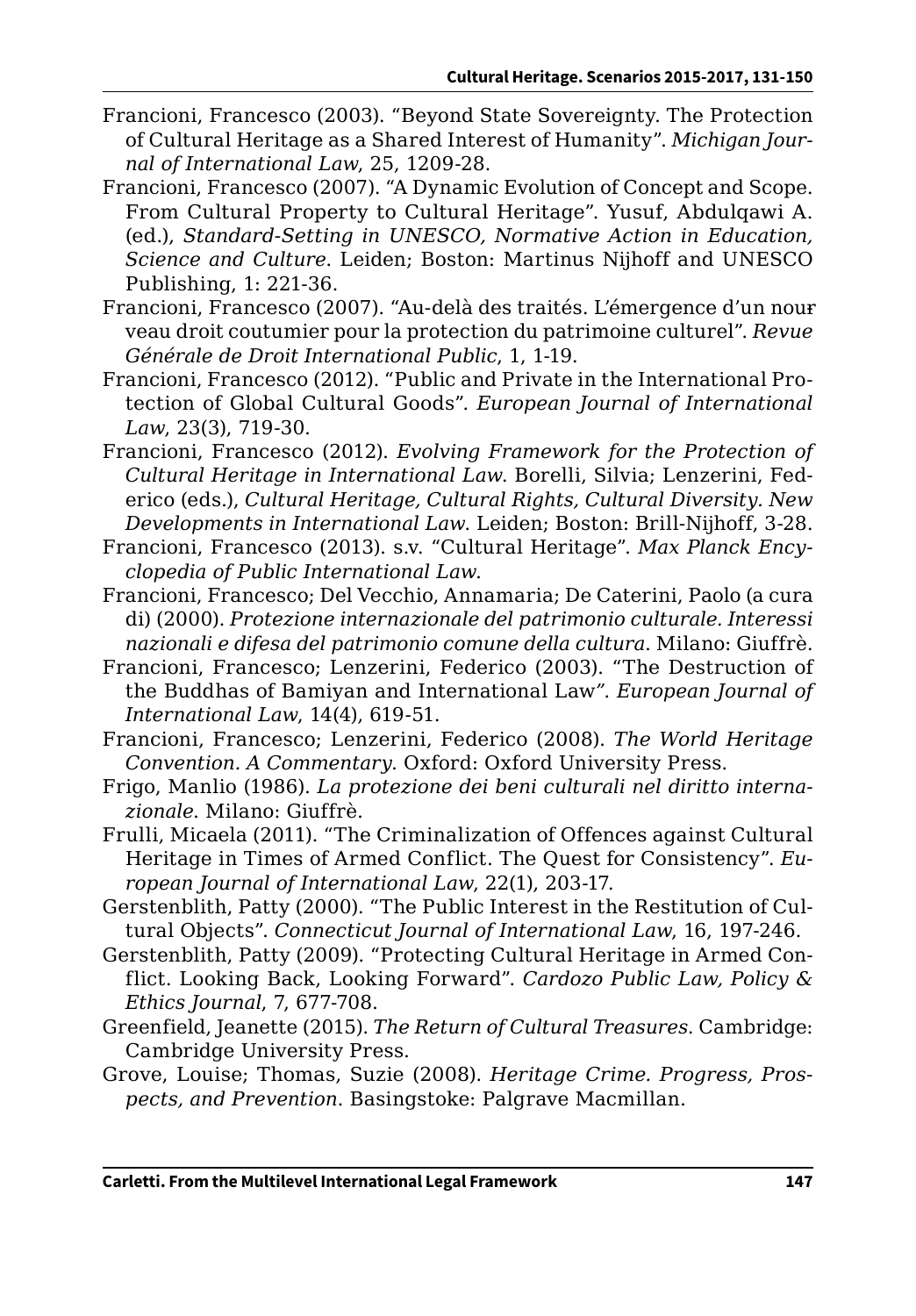- Hess, Charlotte (2008). "Mapping New Commons". *The 12th Biennial Conference of the International Association for the Study of the Commons* (Cheltenham, 14-18 July 2008).
- Hoffman, Barbara (2006). *Art and Cultural Heritage. Law, Policy, and Practice*. New York: Cambridge University Press.
- Kaul, Inge; Grunberg, Isabelle; Stern Marc A. (eds.) (1999). *Global Public Goods. International Cooperation in the 21st Century*. New York; Oxford: Oxford University Press.
- Lambert, Simon; Rockwell, Cynthia (eds.) (2010). *Protecting Cultural Heritage in Times of Conflict*. Rome: ICCROM.
- Lenzerini, Federico; Vrdoljak, Ana Filipa (eds.) (2014). *International Law for Common Goods. Normative Perspectives on Human Rights, Culture and Nature*. Oxford: Hart Publishing.
- Lijnzaad, Liesbeth (ed.) (2012). *Protecting Cultural Property in Armed Conflict*. Leiden; Boston: Brill-Nijhoff.
- Litton, Sam (2011). "The World Heritage 'in danger' listing as a taking". *New York University Journal of International Law Politics*, 44(1), 219-65.
- Manacorda, Stefano; Chappell, Duncan (eds.) (2011). *Crime in the Art and Antiquities World. Illegal Trafficking in Cultural Property*. New York: Springer.
- Merryman, John Henry (1989). "The Public Interest in Cultural Property". *California Law Review*, 77(2), 339-64.
- Miles, Margaret (2008). *Art as Plunder. The ancient origins of debate about cultural property*. New York: Cambridge University Press.
- O' Keefe, Patrick; Prott, Lyndel (2011). *Cultural heritage Conventions and Other Instruments. A Compendium with Commentaries*. Leicester: Institute of Art and Law.
- O'Keefe, Roger (2004). "World Cultural Heritage. Obligations to the International Community as a Whole?". *International & Comparative Law Quarterly*, 53(1), 189-209.
- O'Keefe, Roger (2006). *The Protection of Cultural Property in Armed Conflict*. New York: Cambridge University Press.
- Ostrom, Elinor (2006). *Governing the Commons. The Evolution of Institutions for Collective Action*. New York: Cambridge University Press.
- Panzera, Antonio (1993). *La tutela internazionale dei beni culturali in tempo di guerra*. Torino: Giappichelli.
- Prott, Lyndel (1989). "Problems of Private International Law for the Protection of the Cultural Heritage". *Recueil Des Cours*, 5, 215-317.
- Prott, Lyndel V. (1995). "Repatriation of Cultural Property". *University of British Columbia Law Review*, Special Issue, 229-40.
- Prott, Lyndel; O'Keefe, Patrick (1992). "'Cultural Heritage' or 'Cultural Property'?". *International Journal of Cultural Property*, 1, 307-20.
- Roehrenbeck, Carol A. (2010). "Repatriation of Cultural Property. Who Owns the Past? An Introduction to Approaches and to Selected Statu-